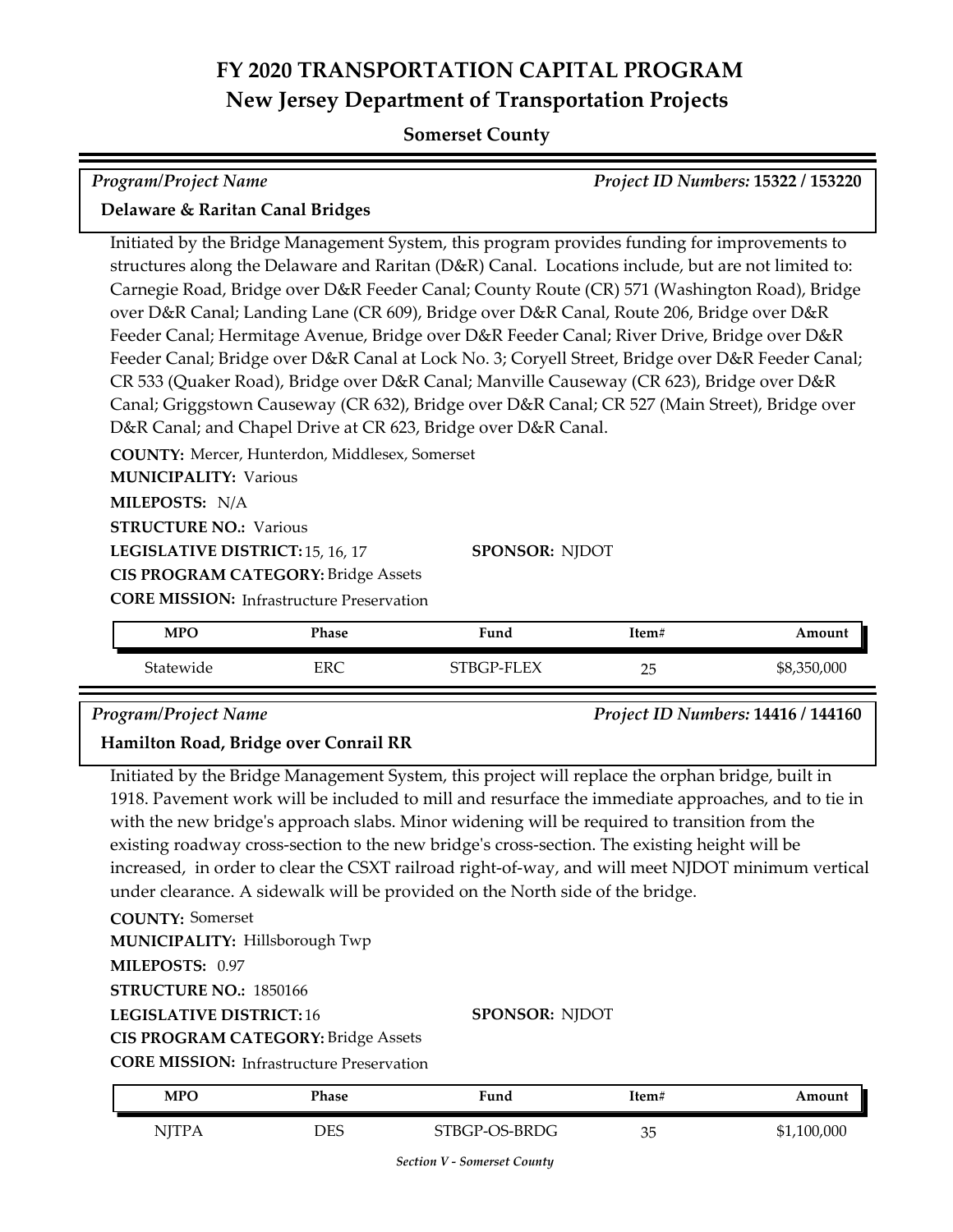# **FY 2020 TRANSPORTATION CAPITAL PROGRAM New Jersey Department of Transportation Projects**

## **Somerset County**

| Program/Project Name                                                                                    |                                                     |                                                                                                     | Project ID Numbers: 18601 / 186010 |                                    |  |  |
|---------------------------------------------------------------------------------------------------------|-----------------------------------------------------|-----------------------------------------------------------------------------------------------------|------------------------------------|------------------------------------|--|--|
| Route 78, Route 22 to Drift Road/Dale Road                                                              |                                                     |                                                                                                     |                                    |                                    |  |  |
| This project will implement Intelligent Transportation System (ITS) strategies in the corridor in order |                                                     |                                                                                                     |                                    |                                    |  |  |
|                                                                                                         | to alleviate congestion and high crash rates.       |                                                                                                     |                                    |                                    |  |  |
|                                                                                                         | COUNTY: Hunterdon, Somerset, Warren                 |                                                                                                     |                                    |                                    |  |  |
| <b>MUNICIPALITY: Various</b>                                                                            |                                                     |                                                                                                     |                                    |                                    |  |  |
| <b>MILEPOSTS: 4.5-41.87</b>                                                                             |                                                     |                                                                                                     |                                    |                                    |  |  |
| <b>STRUCTURE NO.: N/A</b>                                                                               |                                                     |                                                                                                     |                                    |                                    |  |  |
| <b>LEGISLATIVE DISTRICT: Various</b>                                                                    |                                                     | <b>SPONSOR: NJDOT</b>                                                                               |                                    |                                    |  |  |
|                                                                                                         | <b>CIS PROGRAM CATEGORY: Congestion Relief</b>      |                                                                                                     |                                    |                                    |  |  |
|                                                                                                         | <b>CORE MISSION:</b> Mobility and Congestion Relief |                                                                                                     |                                    |                                    |  |  |
| <b>MPO</b>                                                                                              | Phase                                               | Fund                                                                                                | Item#                              | Amount                             |  |  |
| <b>NJTPA</b>                                                                                            | <b>DES</b>                                          | <b>STATE</b>                                                                                        | 238                                | \$2,100,000                        |  |  |
| Program/Project Name                                                                                    |                                                     |                                                                                                     |                                    | Project ID Numbers: 14415 / 144150 |  |  |
| Route 202, Bridge over North Branch of Raritan River                                                    |                                                     |                                                                                                     |                                    |                                    |  |  |
|                                                                                                         | functionally obsolete bridge, built in 1922.        | Initiated by the Bridge Management System, this project will replace the structurally deficient and |                                    |                                    |  |  |
| <b>COUNTY: Somerset</b>                                                                                 |                                                     |                                                                                                     |                                    |                                    |  |  |
| MUNICIPALITY: Bedminister Twp, Far Hills Boro                                                           |                                                     |                                                                                                     |                                    |                                    |  |  |
| MILEPOSTS: 32.35-32.65                                                                                  |                                                     |                                                                                                     |                                    |                                    |  |  |
|                                                                                                         | STRUCTURE NO.: 1809150                              |                                                                                                     |                                    |                                    |  |  |
| <b>LEGISLATIVE DISTRICT:23</b>                                                                          |                                                     | SPONSOR: NJDOT                                                                                      |                                    |                                    |  |  |
| <b>CIS PROGRAM CATEGORY: Bridge Assets</b>                                                              |                                                     |                                                                                                     |                                    |                                    |  |  |
| <b>CORE MISSION:</b> Infrastructure Preservation                                                        |                                                     |                                                                                                     |                                    |                                    |  |  |
| <b>MPO</b>                                                                                              | Phase                                               | Fund                                                                                                | Item#                              | Amount                             |  |  |
| <b>NJTPA</b>                                                                                            | <b>DES</b>                                          | STBGP-OS-BRDG                                                                                       | 143                                | \$600,000                          |  |  |